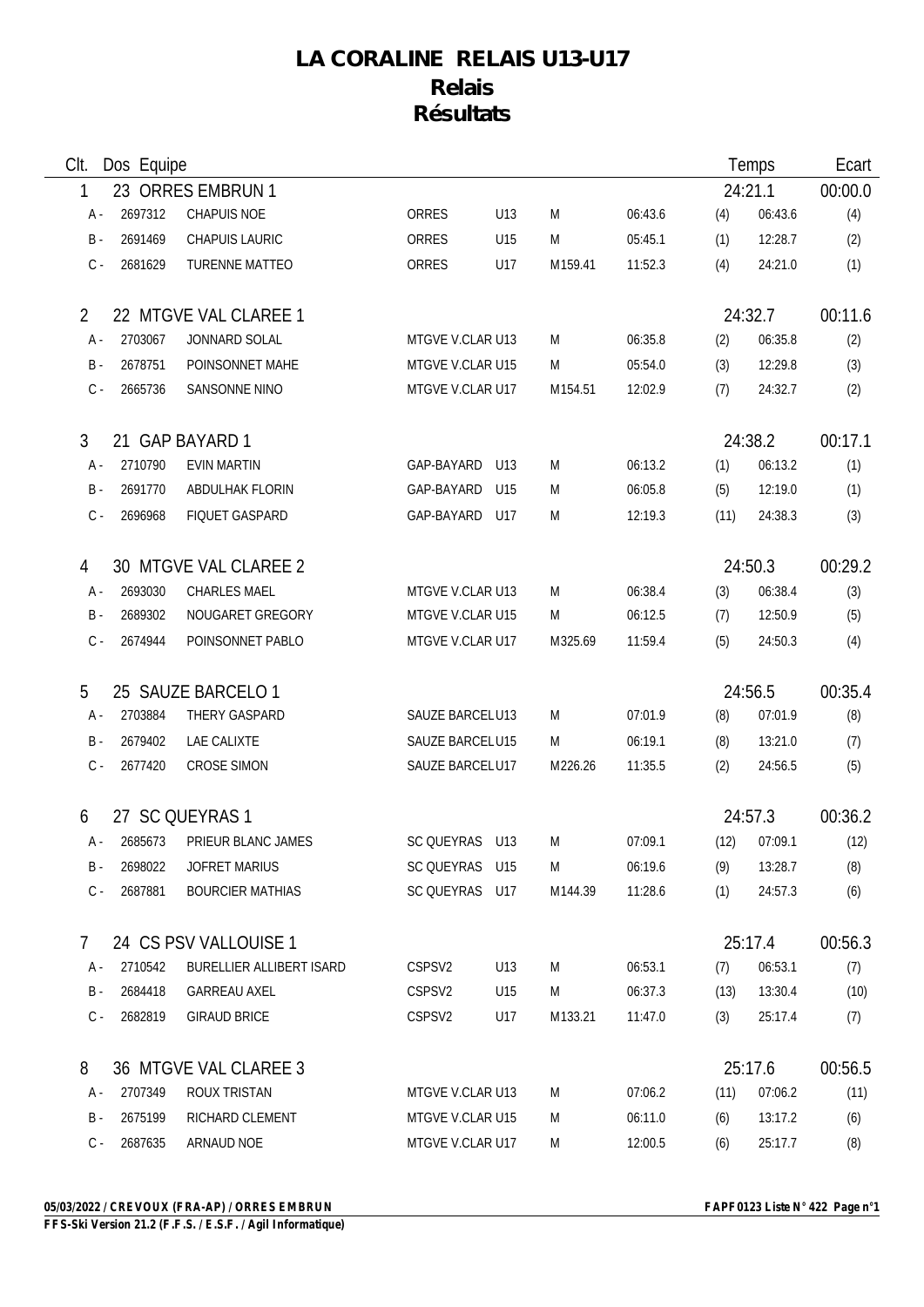| Clt.       | Dos Equipe         |                         |                   |     |         |         |         | Temps   | Ecart   |
|------------|--------------------|-------------------------|-------------------|-----|---------|---------|---------|---------|---------|
| 9          |                    | 42 ORRES EMBRUN 4       |                   |     |         |         |         | 26:02.5 | 01:41.4 |
| A -        | 2744868            | <b>GRANGE TIMOTHEE</b>  | <b>ORRES</b>      | U13 | M       | 07:29.4 | (16)    | 07:29.4 | (16)    |
| <b>B</b> - | 2691486            | <b>CASSIA BAPTISTE</b>  | ORRES             | U15 | M       | 06:21.4 | (10)    | 13:50.8 | (13)    |
| $C -$      | 2686452            | ANCEL THEO              | ORRES             | U17 | M332.99 | 12:11.7 | (9)     | 26:02.5 | (9)     |
| 10         |                    | 31 ORRES EMBRUN 2       |                   |     |         |         | 26:03.0 |         | 01:41.9 |
| A -        | 2710754            | <b>GIRAUD HUGO</b>      | ORRES             | U13 | M       | 07:54.2 | (19)    | 07:54.2 | (19)    |
| $B -$      | 2676189            | <b>WILLIAMS IVAN</b>    | ORRES             | U15 | M       | 05:49.8 | (2)     | 13:44.0 | (11)    |
| $C -$      | 2690192            | ROCHAS NINO             | ORRES             | U17 | M202.45 | 12:19.0 | (10)    | 26:03.0 | (10)    |
| 11         |                    | 29 GAP BAYARD 2         |                   |     |         |         | 26:25.2 |         | 02:04.1 |
| A -        | 2689621            | SALET ARNO              | GAP-BAYARD        | U13 | M       | 06:49.5 | (5)     | 06:49.5 | (5)     |
| <b>B</b> - | 2696973            | <b>JAUSSAUD LILIAN</b>  | GAP-BAYARD        | U15 | M       | 06:00.6 | (4)     | 12:50.1 | (4)     |
| $C -$      | 2710893            | REYNAUD NOLANN          | GAP-BAYARD        | U17 | M       | 13:35.1 | (19)    | 26:25.2 | (11)    |
| 12         |                    | 34 SC QUEYRAS 2         |                   |     |         |         |         | 26:36.1 | 02:15.0 |
| A -        | 2707244            | <b>BARBESIER JOHAN</b>  | <b>SC QUEYRAS</b> | U13 | M       | 06:51.3 | (6)     | 06:51.3 | (6)     |
| $B -$      | 2698023            | <b>BLANC MARIEN</b>     | SC QUEYRAS        | U15 | M       | 06:38.2 | (14)    | 13:29.5 | (9)     |
| $C -$      | 2687878            | <b>LASNIER JASMIN</b>   | SC QUEYRAS        | U17 | M       | 13:06.6 | (16)    | 26:36.1 | (12)    |
| 13         | 37 ORRES EMBRUN 3  |                         |                   |     |         |         | 26:44.3 |         | 02:23.2 |
| A -        | 2710679            | LEFEBVRE AMAEL          | ORRES             | U13 | M       | 07:57.7 | (20)    | 07:57.7 | (20)    |
| B -        | 2691498            | <b>BERNARD LUIS</b>     | ORRES             | U15 | M       | 06:38.7 | (15)    | 14:36.4 | (18)    |
| $C -$      | 2681611            | <b>MERAND THIBAULT</b>  | ORRES             | U17 | M       | 12:07.9 | (8)     | 26:44.3 | (13)    |
| 14         |                    | 33 SAUZE BARCELO 2      |                   |     |         |         | 26:54.3 |         | 02:33.2 |
| A -        | 2747736            | MOUREAU ANTONIN         | SAUZE BARCELU13   |     | M       | 07:13.6 | (14)    | 07:13.6 | (14)    |
| B -        | 2692030            | THEVENET LEO            | SAUZE BARCELU15   |     | M       | 06:57.6 | (19)    | 14:11.2 | (14)    |
| $C -$      | 2681876            | <b>GRATRAUD GUILHEM</b> | SAUZE BARCELU17   |     | M       | 12:43.1 | (15)    | 26:54.3 | (14)    |
| 15         |                    | 35 GAP BAYARD 3         |                   |     |         |         |         | 27:09.5 | 02:48.4 |
| A -        | 2707827            | SERRET ZEPHIR           | GAP-BAYARD U13    |     | M       | 08:15.8 | (26)    | 08:15.8 | (26)    |
| B -        | 2706495            | <b>MAILION PABLO</b>    | GAP-BAYARD        | U15 | M       | 06:26.3 | (11)    | 14:42.1 | (19)    |
| $C -$      | 2685406            | <b>CLARET SIMON</b>     | GAP-BAYARD        | U17 | M       | 12:27.4 | (12)    | 27:09.5 | (15)    |
| 16         | 28 SERRE CHEVALIER |                         |                   |     |         |         |         | 27:17.9 | 02:56.8 |
| A -        | 2744106            | DORDOR SACHA            | SERRE CHEVALU13   |     | M       | 07:45.3 | (18)    | 07:45.3 | (18)    |
| B -        | 2702218            | <b>FINE ALEXIS</b>      | SERRE CHEVALU13   |     | M       | 06:50.2 | (17)    | 14:35.5 | (17)    |
| $C -$      | 2682227            | <b>FISCHER VICTOR</b>   | SERRE CHEVALU15   |     | M       | 12:42.4 | (14)    | 27:17.9 | (16)    |
| 17         |                    | 39 SC QUEYRAS 3         |                   |     |         |         |         | 27:37.4 | 03:16.3 |
| A -        | 2707823            | PASCO ALEXANDRE         | SC QUEYRAS U13    |     | M       | 07:03.5 | (9)     | 07:03.5 | (9)     |
| B -        | 2693273            | MIEGGE MATTEO           | SC QUEYRAS U15    |     | M       | 06:46.5 | (16)    | 13:50.0 | (12)    |
| $C -$      | 2696419            | <b>GIACOBI LUCAS</b>    | SC QUEYRAS U17    |     | M       | 13:47.4 | (23)    | 27:37.4 | (17)    |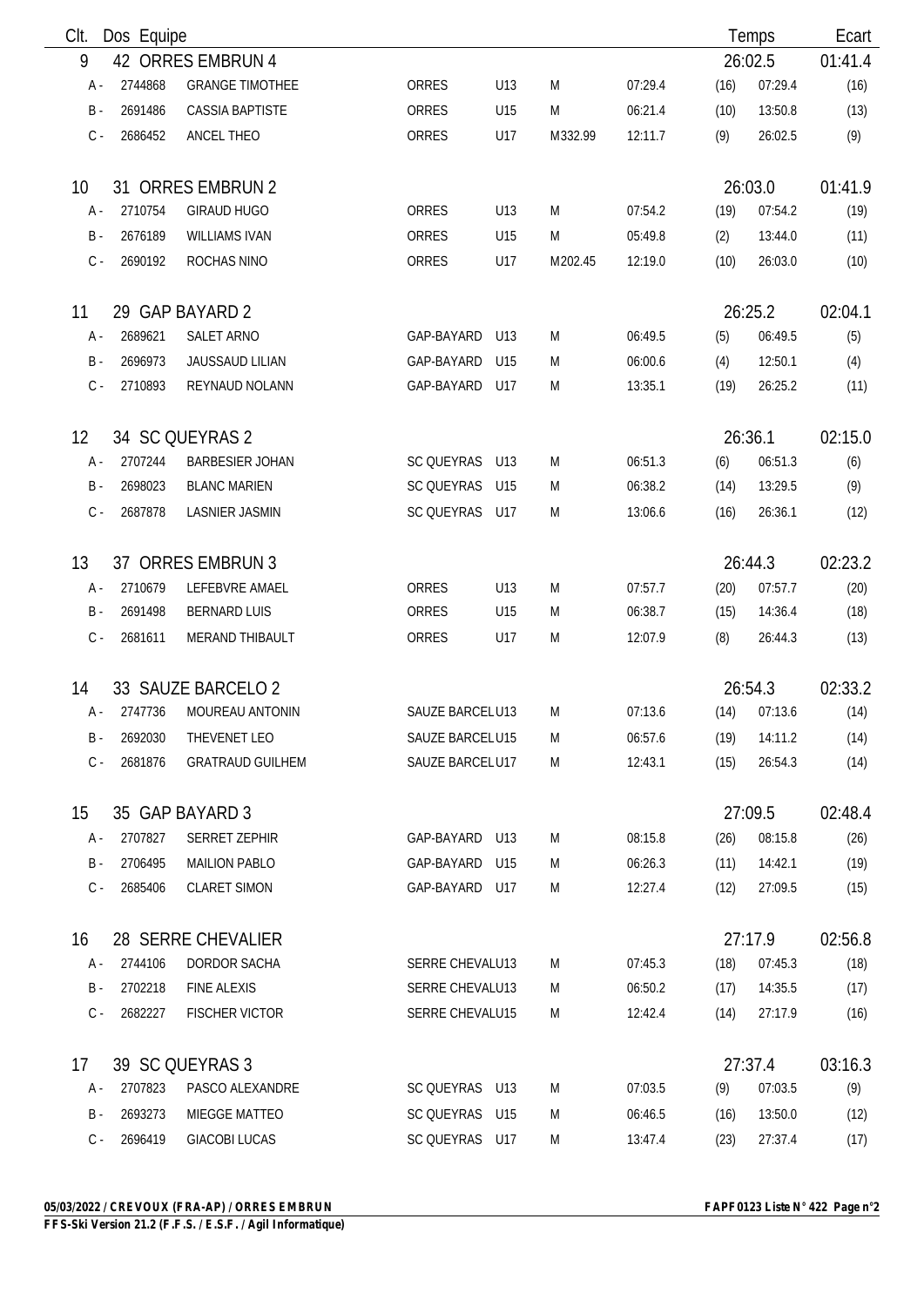| Clt.  | Dos Equipe            |                         |                   |                 |         |           |         | Temps      | Ecart   |
|-------|-----------------------|-------------------------|-------------------|-----------------|---------|-----------|---------|------------|---------|
| 18    |                       | 44 ORRES EMBRUN 5       |                   |                 |         |           |         | 27:50.3    | 03:29.2 |
| A -   | 2709330               | CHENAIS VILBOUX SAMUEL  | ORRES             | U13             | M       | 08:09.1   | (23)    | 08:09.1    | (23)    |
| $B -$ | 2699227               | <b>VENNERI AIME</b>     | ORRES             | U15             | M       | 07:01.1   | (21)    | 15:10.2    | (23)    |
| $C -$ | 2684439               | <b>AZABANT REMY</b>     | ORRES             | U17             | M497.93 | 12:40.1   | (13)    | 27:50.3    | (18)    |
| 19    |                       | 45 EDW / BARCELO        |                   |                 |         |           |         | 28:18.5    | 03:57.4 |
| A -   | 2775398               | <b>BRUNET LEOM</b>      | AS EDELWEISS U13  |                 | M       | 08:11.7   | (25)    | 08:11.7    | (25)    |
| $B -$ | 2702223               | <b>CARON LEO</b>        | SAUZE BARCELU15   |                 | M       | 06:59.5   | (20)    | 15:11.2    | (24)    |
| $C -$ | 2681874               | <b>FRIBOURG JEREMIE</b> | SAUZE BARCELU17   |                 | M       | 13:07.2   | (17)    | 28:18.4    | (19)    |
| 20    |                       | 40 GAP BAYARD 4         |                   |                 |         |           | 28:22.8 |            | 04:01.7 |
| A -   | 2744326               | SERRA DIEGO             | GAP-BAYARD        | U13             | M       | 08:10.6   | (24)    | 08:10.6    | (24)    |
| $B -$ | 2696967               | PALLAUD ANTOINE         | GAP-BAYARD        | U15             | M       | 06:32.6   | (12)    | 14:43.2    | (20)    |
| $C -$ | 2706488               | <b>BOEHM ELIE</b>       | GAP-BAYARD        | U15             | M       | 13:39.5   | (21)    | 28:22.7    | (20)    |
| 21    |                       | 26 AS EDELWEISS         |                   |                 |         |           |         | 28:22.9    | 04:01.8 |
| A -   | 2702413               | PERIGNON VICTOR         | AS EDELWEISS U13  |                 | M       | 07:33.0   | (17)    | 07:33.0    | (17)    |
| $B -$ | 2691480               | ABOU LIAM               | AS EDELWEISS U15  |                 | M       | 9h58:39.2 | (28)    | 10h06:12.2 | (28)    |
| $C -$ | 2691710               | PERIGNON JULES          | AS EDELWEISS U15  |                 | M       | 13:43.9   | (22)    | 10h19:56.1 | (28)    |
| 22    |                       | 43 SC QUEYRAS 4         |                   |                 |         |           |         | 28:42.2    | 04:21.1 |
| A -   | 2702009               | MONETTO MATHYS          | SC QUEYRAS        | U13             | M       | 08:02.7   | (21)    | 08:02.7    | (21)    |
| $B -$ | 2698896               | <b>GIACOBI MAEL</b>     | <b>SC QUEYRAS</b> | U15             | M       | 07:13.0   | (23)    | 15:15.7    | (25)    |
| $C -$ | 2693492               | ROUX NINO               | SC QUEYRAS        | U15             | M       | 13:26.5   | (18)    | 28:42.2    | (21)    |
| 23    | 41 MTGVE VAL CLAREE 4 |                         |                   |                 |         |           |         | 28:48.8    | 04:27.7 |
| А -   | 2706479               | AUCHECORNE COLIN        | MTGVE V.CLAR U13  |                 | M       | 07:15.6   | (15)    | 07:15.6    | (15)    |
| B -   | 2703514               | SOULIER THEO            | MTGVE V.CLAR U13  |                 | M       | 07:53.9   | (27)    | 15:09.5    | (22)    |
| $C -$ | 2692104               | <b>FALLET MATHIEU</b>   | MTGVE V.CLAR U15  |                 | M       | 13:39.3   | (20)    | 28:48.8    | (22)    |
| 24    | 32 CS PSV VALLOUISE 2 |                         |                   |                 |         |           |         | 28:50.0    | 04:28.9 |
| A -   | 2706831               | PRAMPOLINI SIMON        | CSPSV2            | U13             | M       | 07:04.8   | (10)    | 07:04.8    | (10)    |
| $B -$ | 2701923               | PETIOT GABIN            | CSPSV2            | U15             | M       | 07:20.9   | (25)    | 14:25.7    | (16)    |
| $C -$ | 2710093               | CIESLAR ESTEBAN         | CSPSV2            | U17             | M       | 14:24.3   | (26)    | 28:50.0    | (23)    |
| 25    | 47 SERRE CHE / SCOCE  |                         |                   |                 |         |           |         | 29:12.9    | 04:51.8 |
| A -   | 2707043               | <b>QUERE ANTONIN</b>    | SERRE CHEVALU13   |                 | M       | 08:05.8   | (22)    | 08:05.8    | (22)    |
| $B -$ | 2697307               | <b>VELAY ISMAEL</b>     | ORRES             | U <sub>15</sub> | M       | 07:13.6   | (24)    | 15:19.4    | (26)    |
| $C -$ | 2700477               | <b>JACONELLI NILS</b>   | ORRES             | U15             | M       | 13:53.4   | (24)    | 29:12.8    | (24)    |
| 26    |                       | 46 QUEYRAS / GAP BAYARD |                   |                 |         |           |         | 29:24.1    | 05:03.0 |
| A -   | 2707867               | <b>GIACOBI MARTIN</b>   | SC QUEYRAS U13    |                 | M       | 08:16.9   | (27)    | 08:16.9    | (27)    |
| $B -$ | 2701799               | <b>GOSSELIN NUMAEL</b>  | GAP-BAYARD        | U15             | M       | 06:51.1   | (18)    | 15:08.0    | (21)    |
| $C -$ | 2686927               | JAUSSAUD YLAN           | GAP-BAYARD U15    |                 | M       | 14:16.1   | (25)    | 29:24.1    | (25)    |